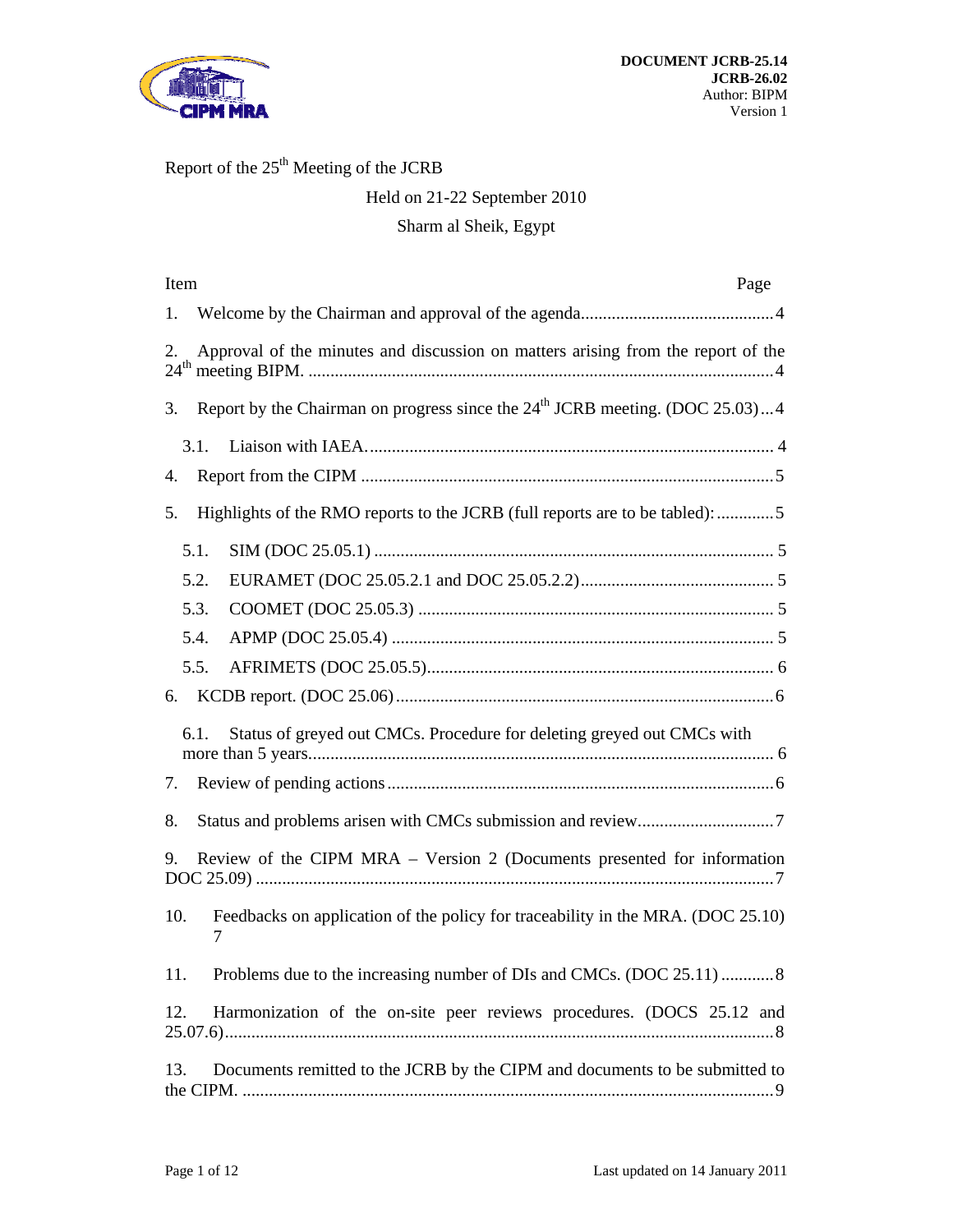# **DOCUMENT JCRB-25.14 JCRB-26.02** Author: BIPM

|  | Version 1 |
|--|-----------|
|  |           |
|  |           |
|  |           |
|  |           |
|  |           |
|  |           |
|  |           |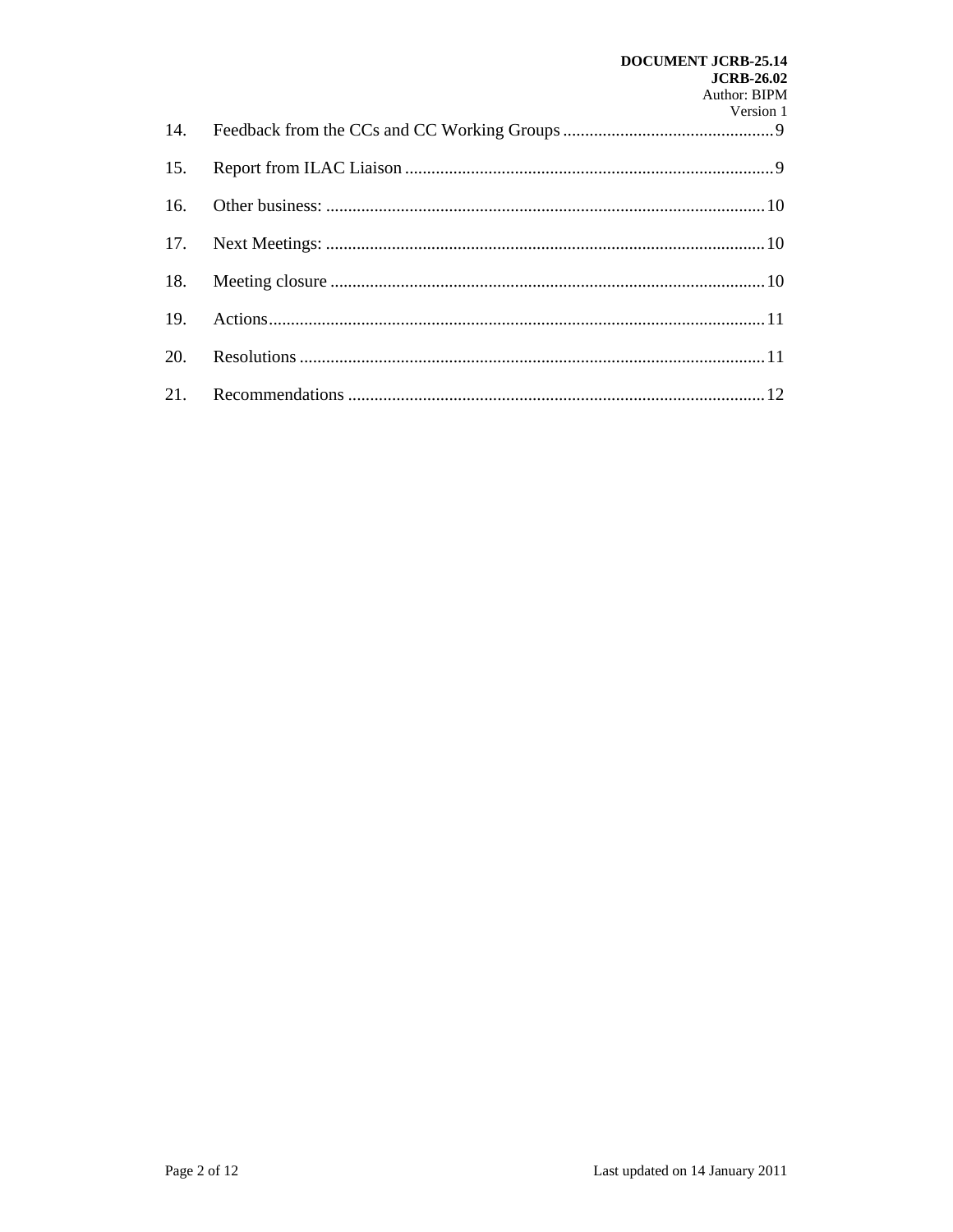# **Participants**

## **BIPM-CIPM**

## **Delegations**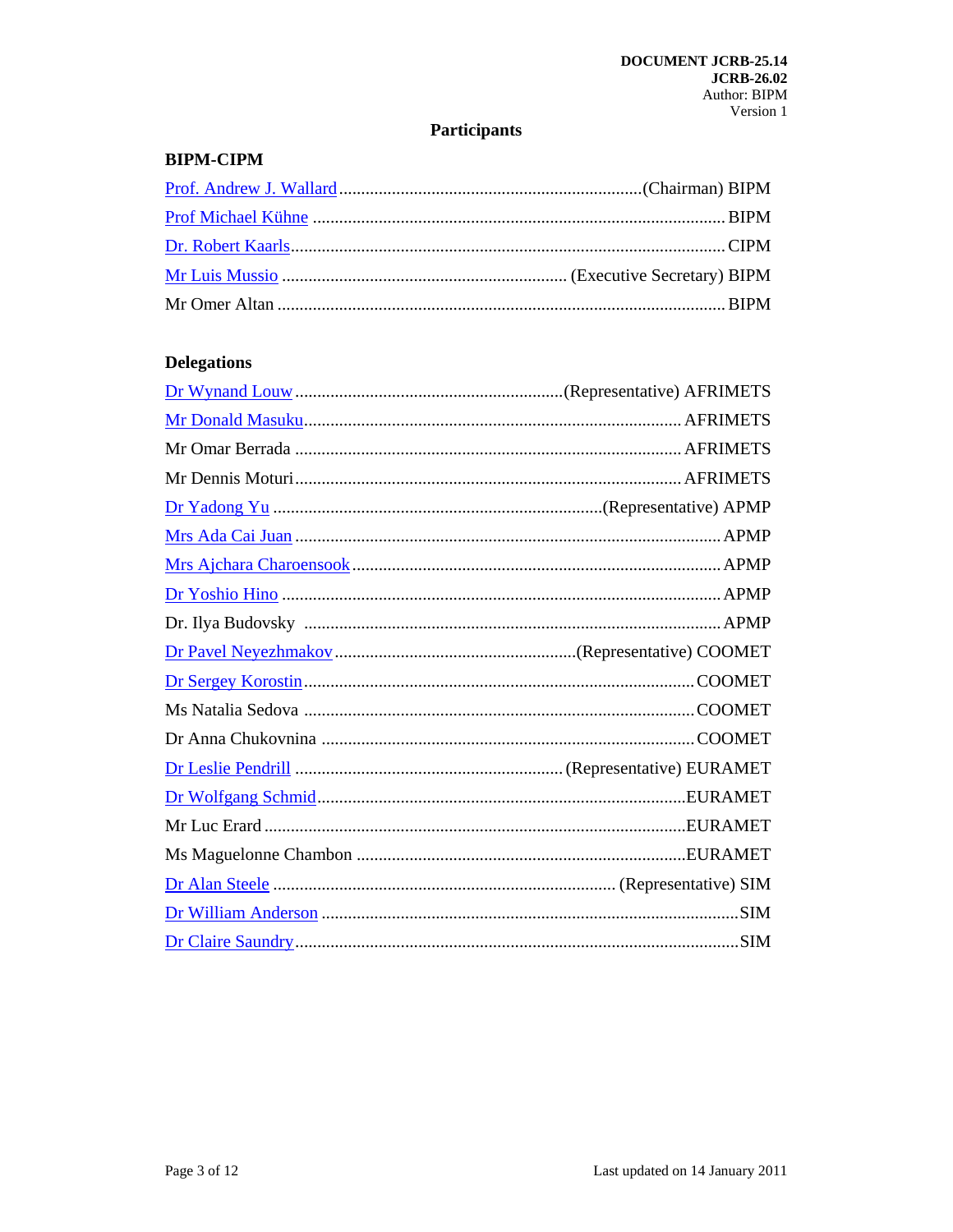#### **1. Welcome by the Chairman and approval of the agenda.**

The Chairman welcomed the delegates and thanked the National Institute of Standards (NIS) and Prof. Ahmed El-Sayed, in particular, for the organization of the meeting.

Participants were then asked to introduce themselves.

The agenda of the 24<sup>th</sup> JCRB Meeting was approved without amendments.

### **2. Approval of the minutes and discussion of matters arising from the report of the 24th meeting BIPM.**

The chairman made a reference to the question on page 3 of the report, concerning the publication of the reports of the BIPM-WMO seminar, noting that while the presentations from the seminar are available, the final report is still in preparation and yet to be released.

The chairman then noted that the results of the discussion about authorship of reports of comparison results will be taken before the CIPM at the October meeting.

A. Steele requested that the issue should be included in the agenda of the next meeting of the JCRB taking into account the developments on the subject resulting from the CIPM meeting before any decision is put in force.

After a short discussion, the point was agreed.

# **3. Report by the Chairman on progress since the 24th JCRB meeting. (DOC 25.03)**

A. Wallard presented the report.

M. Kuehne noted that the convocation for the 2011 CGPM meeting, including the program of work and proposed budget will be sent out before the end of 2010. He also noted that a pre-meeting of the CGPM is planned for May 2011 to discuss budgetary issues. This meeting would need to be approved by the CIPM.

For clarification, it was reiterated that the planned meeting will not be a budget committee meeting but a CGPM pre-meeting.

On the subject of reports from recent BIPM seminars, A.Wallard commented that report from the WMO workshop is expected before the end of 2010 and that the reports from the seminars on Physiological Quantities and Metrology at Nanoscale are already available on the BIPM website.

3.1. Liaison with IAEA.

The Chairman summarized the present status of ongoing negotiations with IAEA. There is a proposal to have a meeting for the review of IAEA's quality system in conjunction with the JCRB meeting to be held in Vienna in September 2011.

SIM stated the position that if there are to be extra costs involved in attending the proposed review meeting, these costs should be covered by IAEA, noting that it was an IAEA decision not to go through any particular RMO.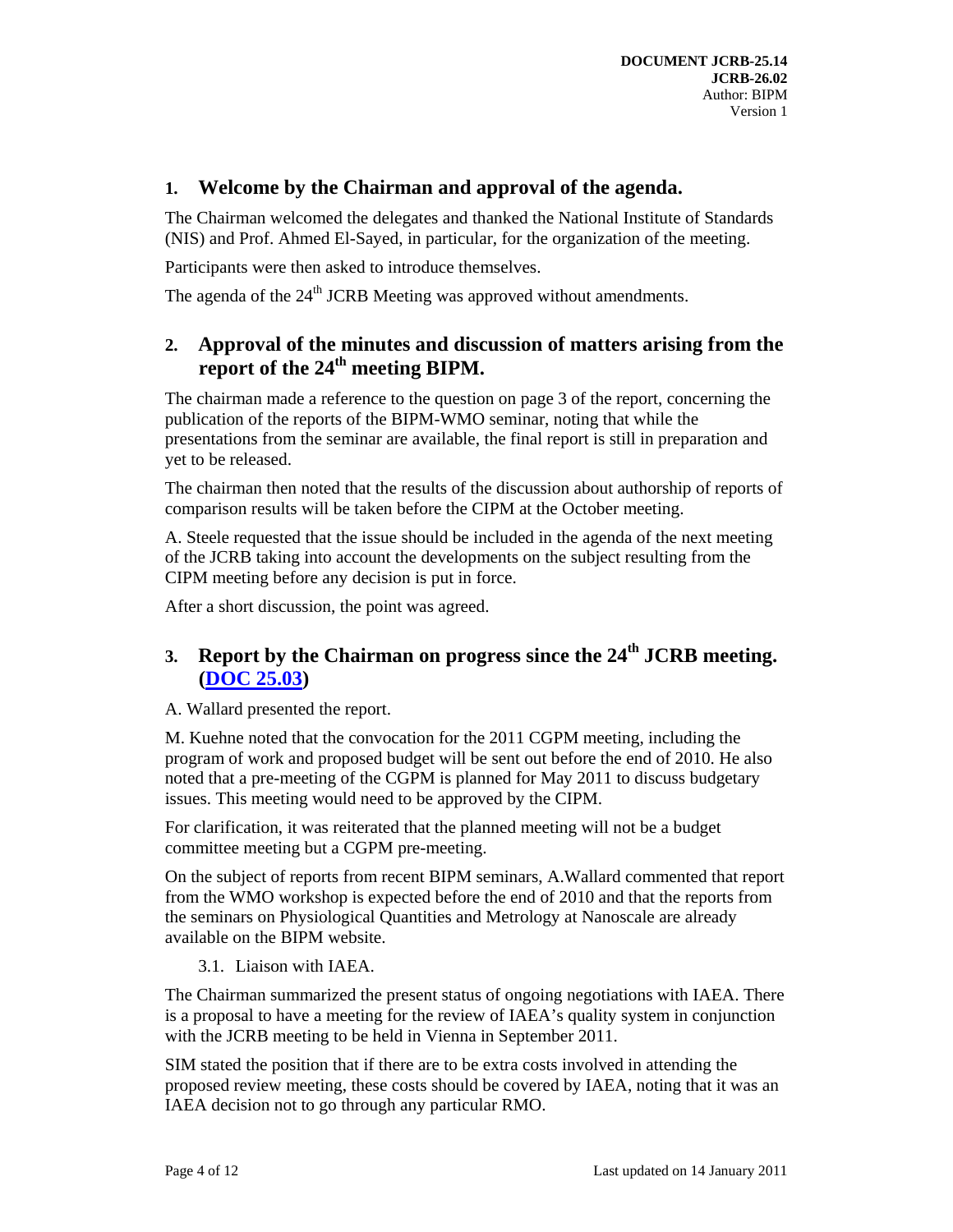After some discussion the following action was agreed:

**Action 25/1:** The BIPM is to arrange with IAEA the details of a QS review meeting, taking into account the points expressed by the delegates.

#### **4. Report from the CIPM**

R. Kaarls presented an oral report, including the following points.

- Changes in the integration of the CIPM.

- Agenda items for the CIPM meeting, including:

Possible exclusion of Member states remaining in arrears for along period.

Cooperation with other IGOs, such as pharmacopeia.

Proposals for new CMCs, i.e. moisture of grains.

### **5. Highlights of the RMO reports to the JCRB (full reports are to be tabled):**

5.1. SIM (DOC 25.05.1)

A. Steele presented the SIM report. W. Anderson presented a report on the activities of SIM QSTF.

A brief discussion was held on the relation between the SIM QSTF reviews and the technical review of CMCs. A. Steele explained how this interaction works in SIM to ensure the validity of published CMCs.

R. Kaarls asked about the status of the CMCs of the Chilean laboratories that suffered damages in the recent earthquake.W. Anderson replied that he had contacted the laboratories a month after the earthquake and that all the laboratories were operational.

5.2. EURAMET (DOC 25.05.2.1 and DOC 25.05.2.2)

L. Pendril presented the EURAMET report.

On the policy for on-site reviews, L. Erard informed the JCRB that the policy and procedure is included in the new EURAMET QMS Review Procedure, which is in the final draft stage (This document has been circulated among the JCRB members.)

5.3. COOMET (DOC 25.05.3)

P. Neyezhmakov presented the COOMET report.

5.4. APMP (DOC 25.05.4)

A. Cai Juan presented the APMP report and A. Charoensook presented the APMP QMS committee report.

R. Kaarls, noted that there appears to be differences between the regions in the criteria applied to QS reviews and that this point may need discussion.

A. Steele commented that the CMC review is a two stages process and the intra regional part is entirely to the discretion of the regions. However these differences are balanced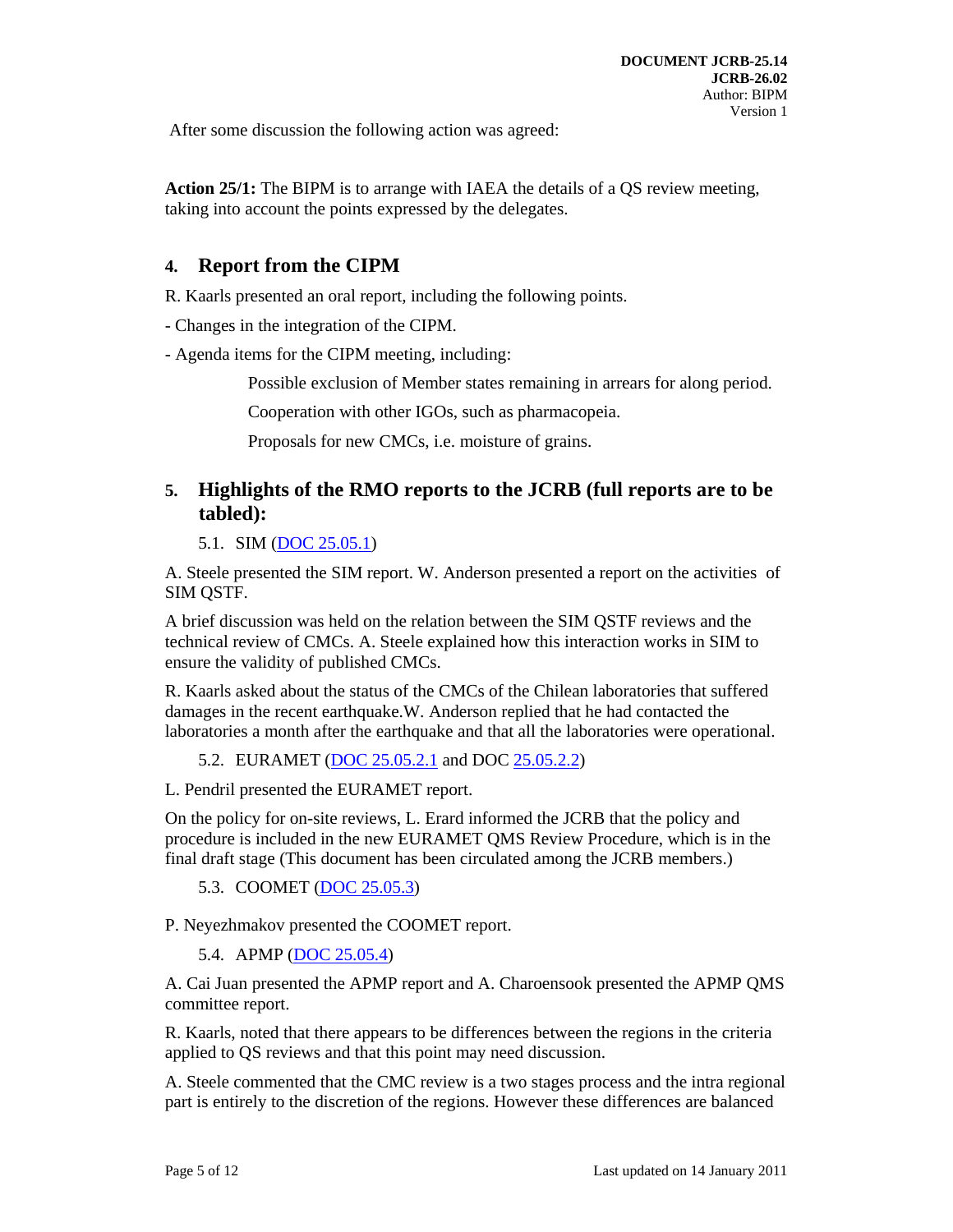during the inter-regional review and because of this, there are no inconsistencies in the KCDB due to the differences in the intraregional treatment of QS reviews.

5.5. AFRIMETS (DOC 25.05.5)

W. Louw presented the AFRIMETS report.

R. Kaarls asked about the AFRIMETS requirement for accreditation, in particular if all NMIs will follow this path.

W. Louw replied that the preferred route is  $3<sup>rd</sup>$  party accreditation, but in exceptional cases a peer review process can be used, which must include visits for on-site technical review.

#### **6. KCDB report. (DOC 25.06)**

Luis Mussio presented the KCDB report on behalf of C. Thomas.

A. Wallard noted the importance of the KCDB newsletter as a tool for the dissemination of information relevant to the CIPM MRA.

A procedure for the permanent deletion of greyed out CMCs was discussed.

6.1. Status of greyed out CMCs. Procedure for deleting greyed out CMCs with more than 5 years.

**Resolution 25/1:** For CMCs greyed out for more than 5 years, the process for deletion will be:

- when the 5 year period is reached a reminder will be sent by the BIPM (JCRB Executive Secretary) to the RMO and the NMI;

- a second reminder will be sent three weeks after;

- if there is no reply in three weeks, the CMCs will be deleted from the KCDB and a confirmation will be send to the RMO and NMI.

In both cases, the mail should be send to the RMO, copied to the other RMOs and the implied NMI.

On the present status of CMCs greyed out for more than five years, EURAMET informed that all EURAMET CMCs in that status should be permanently deleted.

**Action 25/2:** To delete all EURAMET CMCs that have been greyed out for more than five years.

A. Steele requested that for monitoring the process, the JCRB Executive Secretary keeps track of the occurrences of these events and periodically inform the JCRB.

#### **7. Review of pending actions**

The following pending actions were discussed.

Action 24/1: The Chairman of the JCRB will contact IAEA for: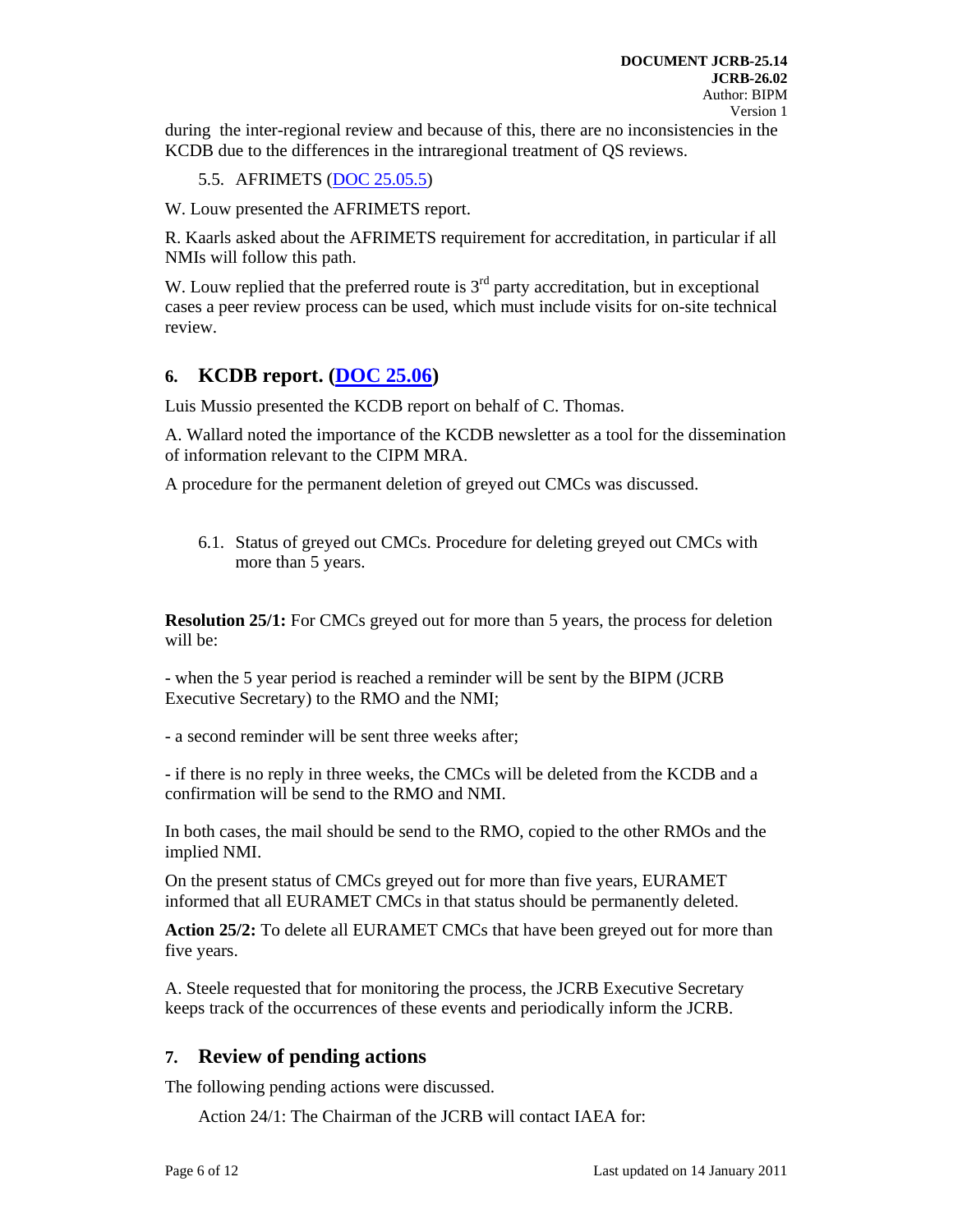- establishing a date for the review of the IAEA QS;

- defining needs for on site peer review;

- suggesting IAEA to attend the regular meetings of RMOs Quality Systems review committees;

- current position of IAEA to support people to attend the review.

This point was discussed in item 3.1.

After some discussions on the point, the Chairman proposed to continue the negotiation with the IAEA taking into account the opinions expressed by the participants.

SIM also requested the revision of CIPM MRA  $-$  G  $-03$  to include the approval by the JCRB of the panel of experts that perform the review of an IGO QS.

**Action 25/3**: Review document CIPM MRA  $-G - 03$  according to what was expressed in the meeting.

Action 24/2: JCRB Executive Secretary to circulate the document related to the QS review of IGOs (CIPM MRA-G-03) among the RMOs. (DOC 25.07.2)

The discussion of the document was deferred for consideration at the next meeting.

Action 24/7: EURAMET will establish its position in regards of the character of the document on "Accreditation of NMIs", whether this should be an ILAC or joint ILAC – BIPM document and report back in the next JCRB meeting.

L. Pendril expressed that EURAMET is in favor of producing a joint document.

**Action 25/4:** BIPM to take the position of having a joint document for "Accreditation of NMIs" to the next AIC meeting.

#### **8. Status and problems arisen with CMCs submission and review.**

L. Mussio reported on the present CMCs status review. At present all reviews are running without problems.

#### **9. Review of the CIPM MRA – Version 2 (Documents presented for information DOC 25.09)**

A. Wallard reported on the status of the CIPM MRA review, noting that the proposal now is to finish and approve the "addendum" version first and afterwards start a deeper review of the document.

A. Steele suggested that the new versions of the CIPM MRA should reflect that the interregional review process is a JCRB responsibility and, although they are involved, this is not a responsibility of the CCs.

## **10. Feedbacks on application of the policy for traceability in the MRA. (DOC 25.10)**

L. Mussio made an introduction to the discussion, noting that some complaints have been received about the traceability policy approved by the CIPM. In general, the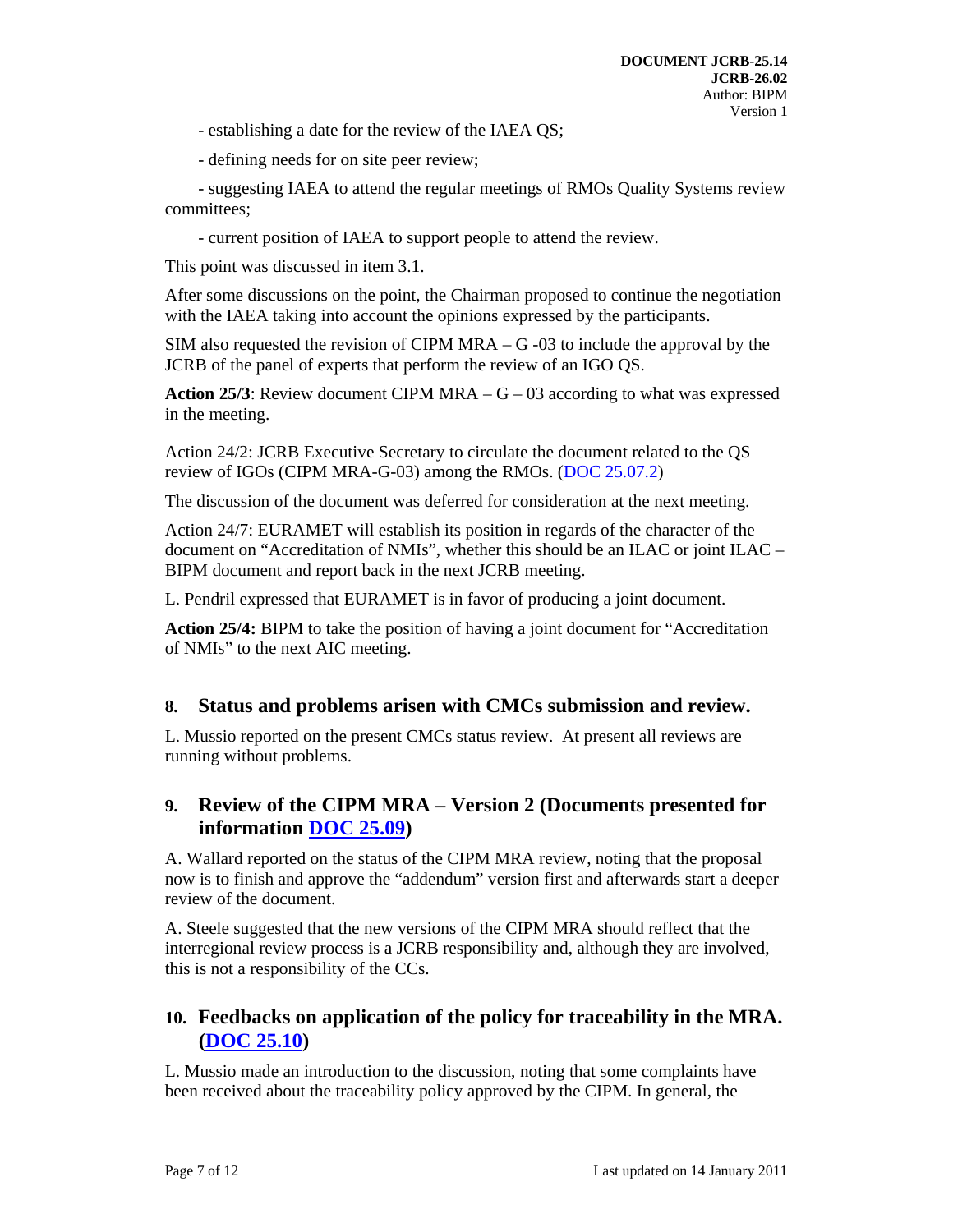complaints relate to the cost of calibrations performed by manufacturers and other accredited laboratories that were providers of traceability for small NMIs.

W. Louw reminded the JCRB that AFRIMETS had raised this concern during the previous JCRB meeting, noting that for some new laboratories that have non-primary standards the costs associated with the calibrations at NMIs may be prohibitive. In some cases, the problem is that the level required is not usually provided by NMIs like NMISA.

After an extensive discussion it was decided that a review of the traceability policy is not needed.

**Action 25/5:** The Chairman will draft a letter in response to the complaint received from Fluke.

## **11. Problems due to the increasing number of DIs and CMCs. (DOC 25.11)**

An extensive discussion was maintained on this issue after which it was resolved to create a task group to discuss the criteria to be fulfilled by a laboratory to be accepted as a Designated Institute within the CIPM MRA.

Problems associated with the increasing number of DIs were mentioned, i.e. extra burden for the CMC reviewers, the review of QS and the need for deeper on-site peer reviews, as well as potential problems associated with the participation of laboratories that have only few CMCs in very narrow field.

It was unanimously accepted during the discussion that the designation of a laboratory is a decision belonging to the individual states, however, there may be a need to have supplementary conditions that designated laboratories should fulfill in order to participate in CIPM MRA activities.

**Action 25/6:** The Executive Secretary will distribute the file with the information of the participation of the DIs in the CMCs and the RMOs will report back in the March 2011 meeting.

**Resolution 25/2:** To create a task group to discuss criteria to be fulfilled as designated institutes. The group will be chaired by M. Chambon, and W. Louw, Y. Hino, and P. Neyezmakov. SIM will send the name of the representative to the chairperson.

## **12. Harmonization of the on-site peer reviews procedures. (DOCS 25.12 and 25.07.6)**

I. Budovsky presented the APMP proposal on the subject, which include:

*APMP urges that the policy be based on the following basic principles:* 

- *1. There must be a regular on-site technical peer review to support CMC claims*
- *2. The peer reviewer must be selected in accordance with the CIPM recommendations, Ref: CIPM2007-25*

*3. The peer reviewer must be approved by the relevant RMO TC/WG prior to the review*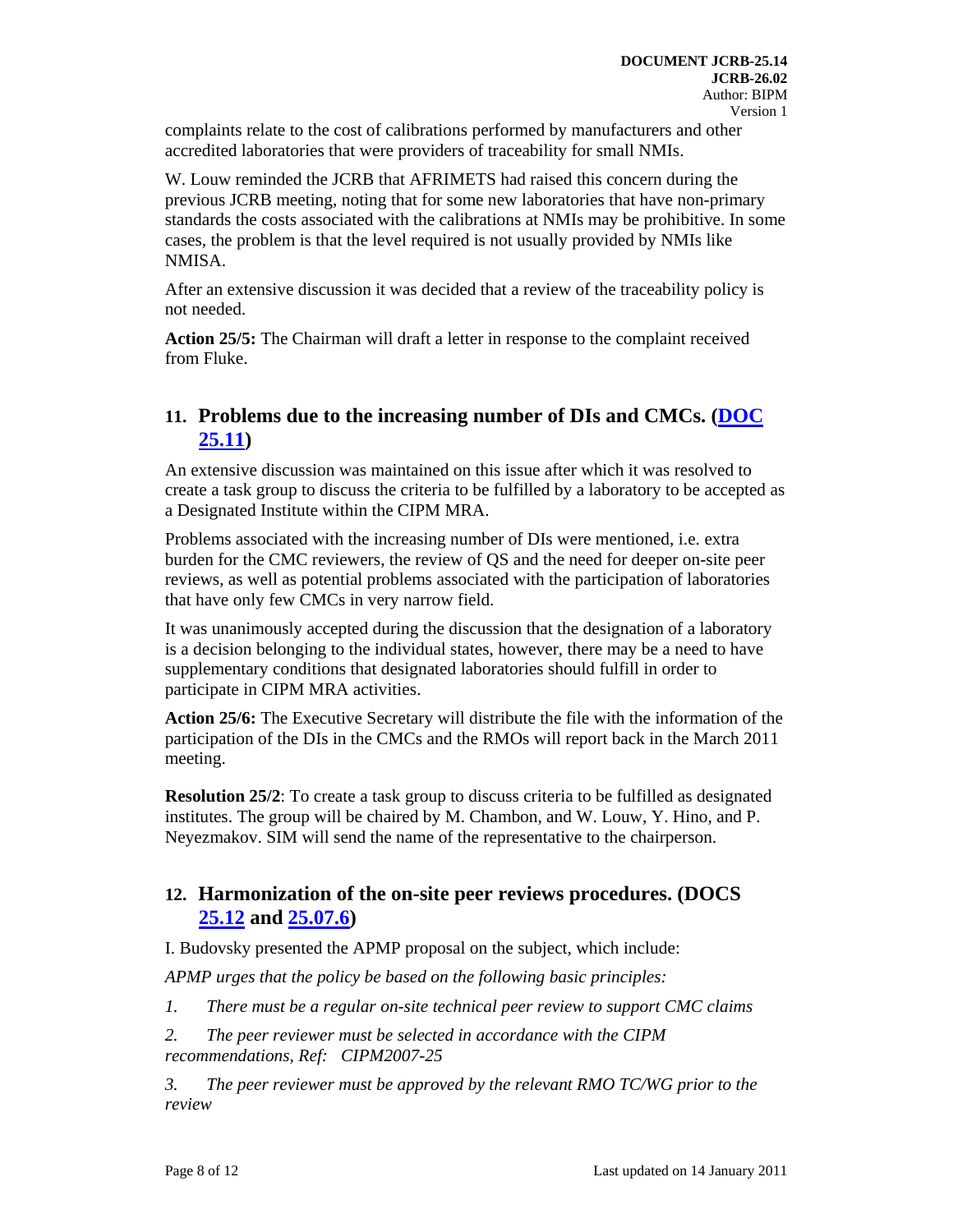*4. CMC submission must follow the peer review and all CMC claims must be covered by it.* 

A fruitful discussion was maintained on the subject and the final consensus was that there is no need to modify the present policies on this subject. It was also agreed that there is a need to further improve the dissemination of the information from the JCRB to the CCs and regional working groups.

**Resolution 25/3:** The information concerning the publication of documents in the JCRB open website will be published in the KCDB newsletter and mailed to the technical contacts of the RMO.

## **13. Documents remitted to the JCRB by the CIPM and documents to be submitted to the CIPM.**

**Recommendation:** The JCRB recommends the CIPM the approval of the following documents:

Interlaboratory Comparisons in the CIPM MRA (CIPM MRA-D-05) – Compilation of existing procedures and policy documents (new versions) (DOC 25.13.1),

CIPM MRA-D-04 – Inclusion of traceability policy + periodic review of CMCs (DOC 25.13.2),(with the correction proposed by SIM on Section 5),

CIPM MRA-G-02 – Inclusion of the 5 year period for the review of QS. (DOC 25.13.3)

**Action 25/7:** After approval of the documents to be submitted to the CIPM, the RMOs should actively draw the attention of their TC chairs and members, to the documents and the importance of their full implementation. The Executive Secretary will prepare a cover letter.

# **14. Feedback from the CCs and CC Working Groups**

Noting the different approaches to the CMC review process among different CCs, it was proposed that a workshop on this subject may be useful as an interdisciplinary discussion and a sharing of experience among the CCs.

**Action 25/8:** The BIPM to prepare a draft program for a "Workshop on the best practice for the review of CMCs" to be presented at the next meeting.

# **15. Report from ILAC Liaison**

The Chairman made a summary of the recent activities with ILAC, where he highlighted the following question from ILAC:

- How does the system verify that certificates issued before a CMC is greyed out are valid?

It was agreed that this is a problem of the NMI in relation to its clients and should be resolved at that level.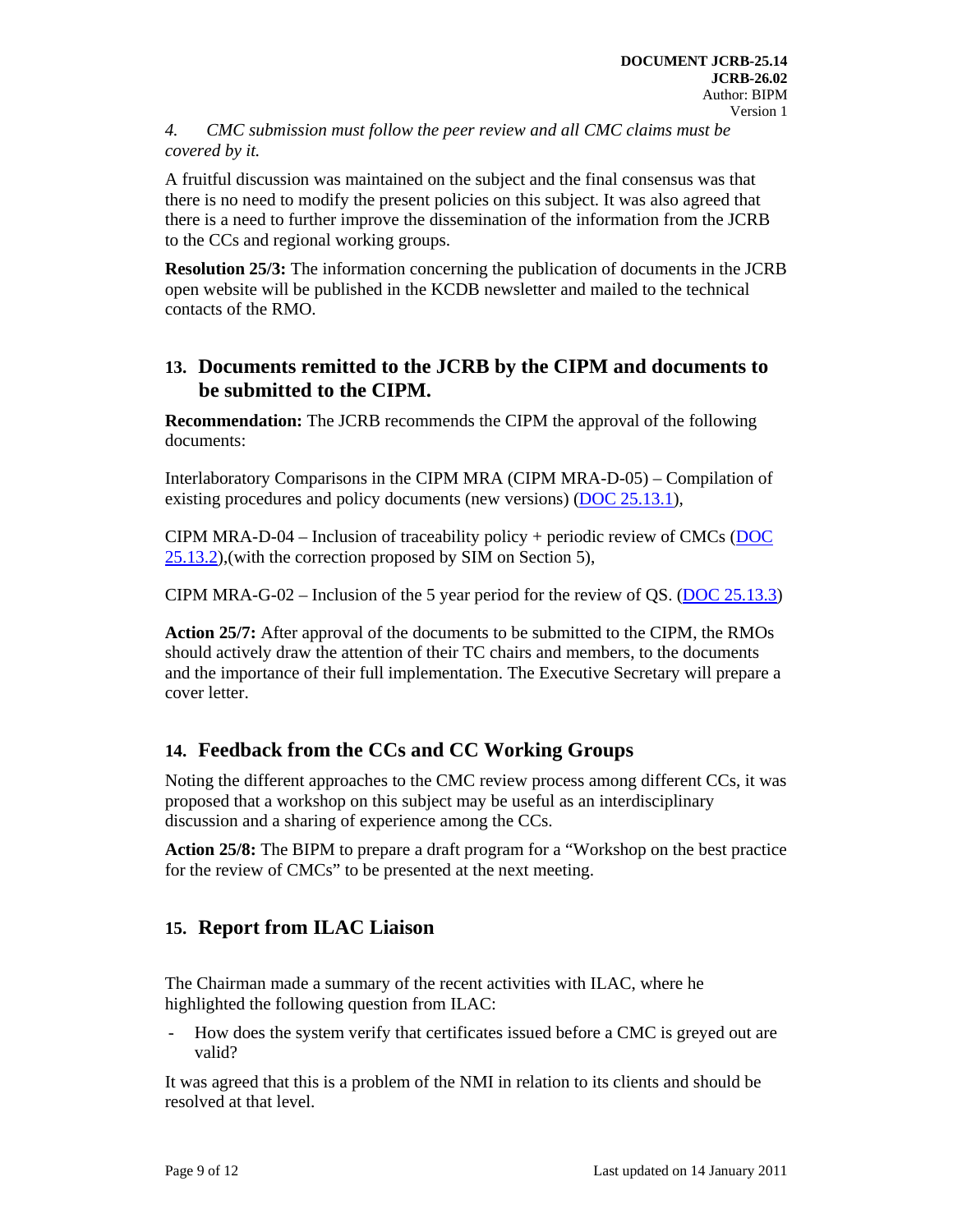The position of the JCRB will be taken to the ILAC – BIPM bilateral meeting and to the AIC meeting.

#### **16. Other business:**

- Use of logo in calibration in stickers. The chairman informed that he received the question about the use of the CIPM MRA logo in calibration stickers.
- Frequency of JCRB meetings. The issue was discussed and it was agreed to maintain the present schedule of two meetings per year.

# **17. Next Meetings:**

**Resolution 25/4:** The next meeting of the JCRB will be held: March 21 (9:00 to 17:00) and 22 (9:00 to 13:00), 2011, at the BIPM. The following meeting will be held on September 14-15 (two full days), 2011, and will be organized by EURAMET.

#### **18. Meeting closure**

With no further issues to discuss, the meeting was adjourned.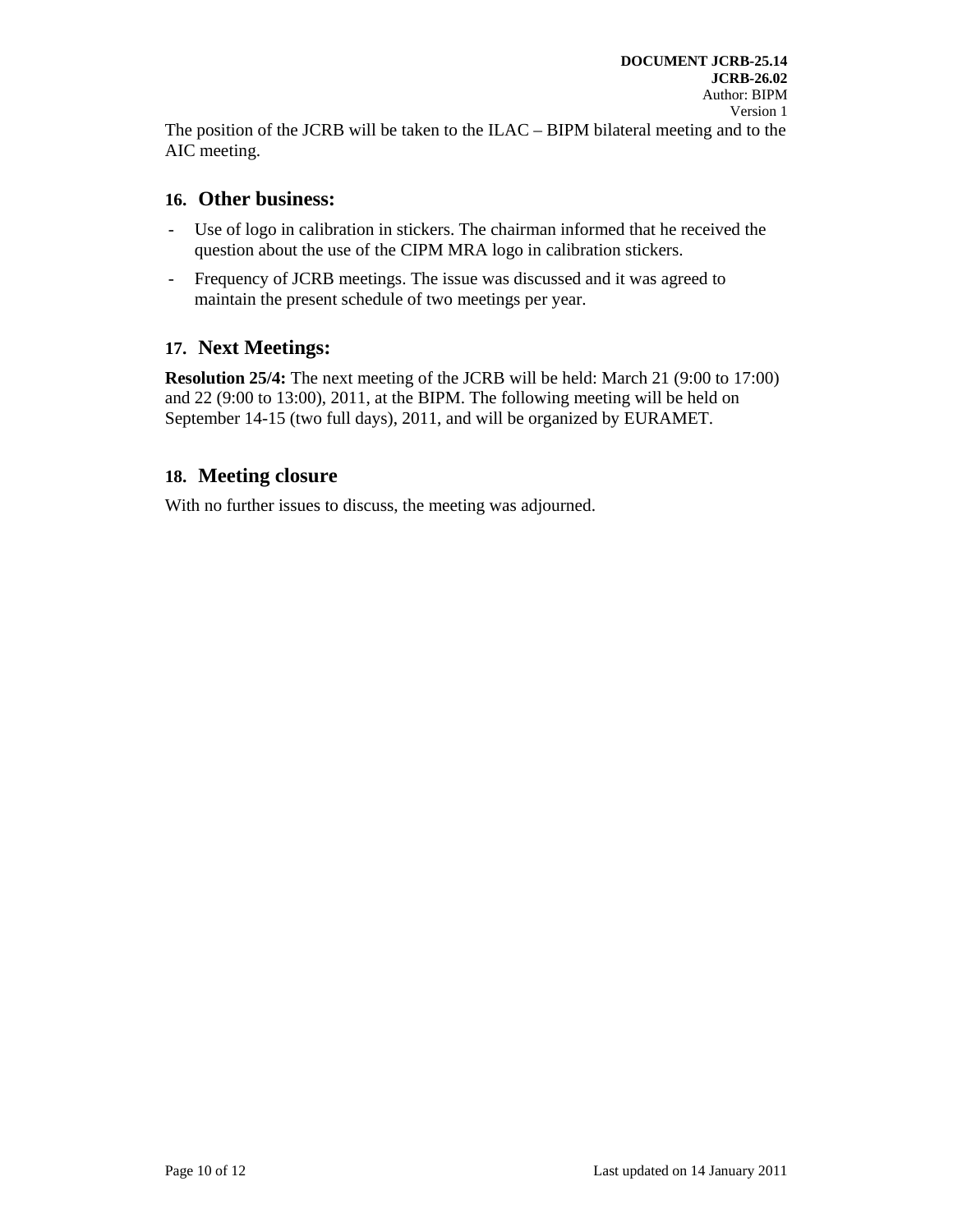#### **19. Actions**

**Action 25/1:** The BIPM to arrange with IAEA the details for QS review meeting taking into account the points expressed by the delegates.

**Action 25/2:** To delete all EURAMET CMCs that have been greyed out for more than five years.

**Action 25/3:** Review document CIPM  $-G - 03$  according to what was expressed in the meeting.

**Action 25/4:** BIPM to take the position of having a joint document for "Accreditation of NMIs" to the next AIC meeting.

**Action 25/5:** The Chairman will draft a letter in response to the complain received from Fluke.

**Action 25/6:** The Executive Secretary will distribute the file with the information of the participation of the DIs in the CMCs and the RMOs will report back in the March 2011 meeting.

**Action 25/7:** After approval of the documents to be submited to the CIPM, the RMOs should actively draw the attention of their TC chairs and members, to the documents and the importance of their full implementation. The Executive Secretary will prepare a covering letter.

**Action 25/8:** The BIPM to prepare a draft program for a "Workshop on the best practice for the review of CMCs" to be presented in the next meeting.

#### **20. Resolutions**

**Resolution 25/1:** For CMCs greyed out for more than 5 years, the process for deletion will be:

- when the 5 year period is reached a reminder will be sent by the BIPM (JCRB Executive Secretary) to the RMO and the NMI;

- a second reminder will be sent three weeks after;

- if there is no reply in three weeks, the CMCs will be deleted from the KCDB and a confirmation will be send to the RMO and NMI.

**Resolution 25/2:** To create a task group to discuss criteria to be fulfilled as designated institutes. The group will be chaired by M. Chambon, and W. Louw, Y. Hino, and P. Neyezmakov. SIM will send the name of the representative to the chairperson.